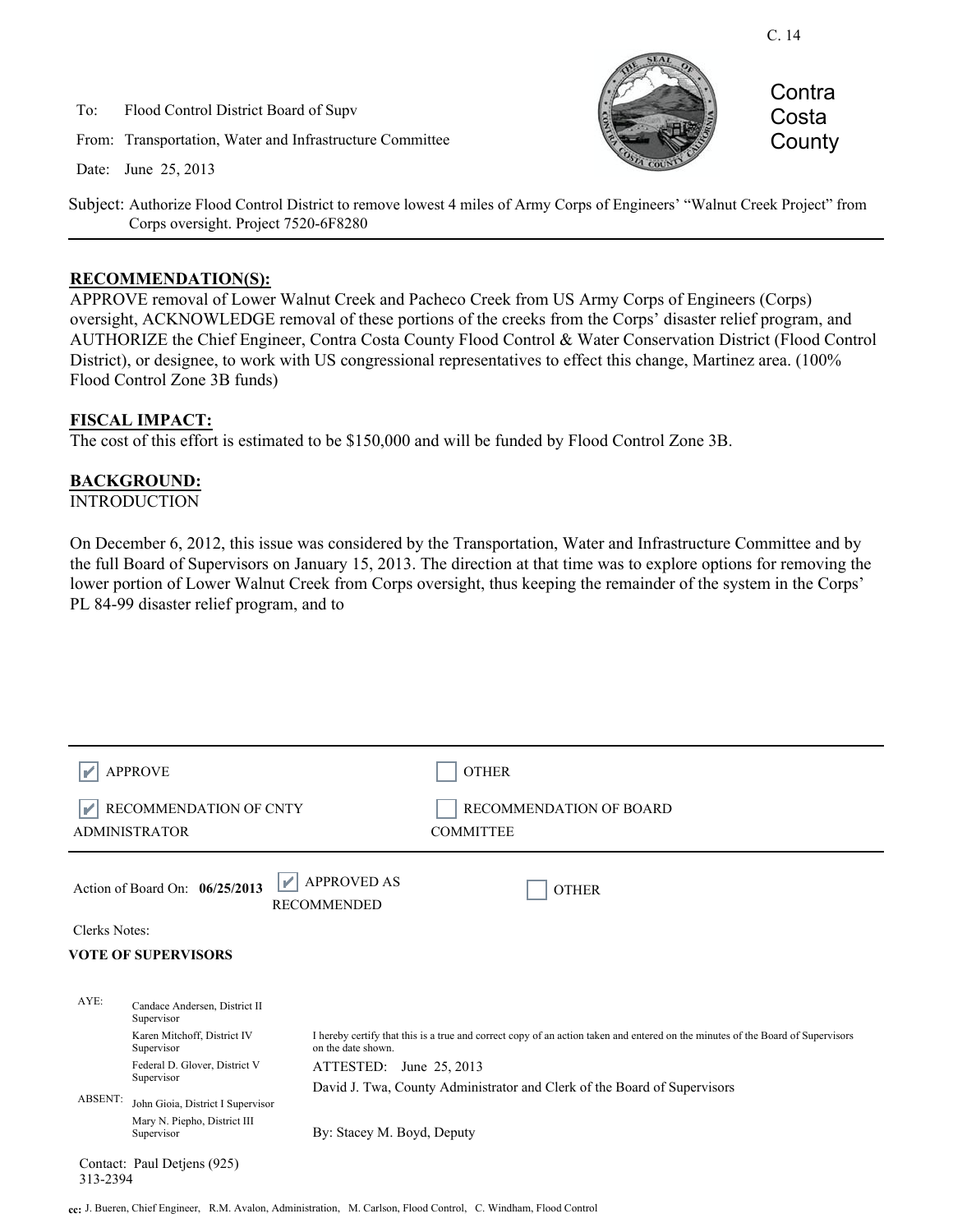# BACKGROUND: (CONT'D)

report back in six months. This report is the requested status update.

### UPDATE ON SOLUTIONS

The January 15, 2013, Board Order presented an analysis of a number of solutions. Further research by staff has confirmed that Selective Deauthorization remains the preferred solution. As a matter of review, Selective Deauthorization (SD) is a congressional action that removes a portion of a previously built federal project from further federal oversight and management. The Corps has 22 miles of federal facilities in the Walnut Creek Project. An SD would effectively remove from the federal system the 2.5-mile portion of the Walnut Creek channel from the mouth to the BNSF Railroad and the lowest 1.5-mile portion of the Pacheco Creek channel, leaving the status of the remaining 18 miles of the system unchanged. The primary benefit of SD is that it allows the remaining 18 miles of the system to remain in the PL 84-99 program and to be managed differently than the lower 4 miles. The portion being considered for deauthorization is the same section that was temporarily excluded from Federal oversight in the 2007 Interim Protection Measures project.

Selective Deauthorizations are typically instigated with the local Corps' office and ultimately result in congressional approval. Often times, the direction to the Corps comes directly from Congress, using language similar to:

"Walnut Creek, California. — Beginning on the date of enactment of this Act, the Secretary is no longer authorized to carry out the portion of the project for flood protection on Walnut Creek, California, constructed in accordance with the plan authorized by section 203 of the Flood Control Act of 1960 (Public Law 86-645; 74 Stat. 488) that consists of most downstream reaches of Walnut and Pacheco Creeks constructed by the department of the Army between 1963 and 1969 that extends from Sta 0+00 to 1+42 (Walnut) and 0+00 to 0+72.50 (Pacheco)."

A commonly used bill for this purpose is the biennial Water Resources Development Act (WRDA), but the direction can be in any bill.

Preliminary discussions with the Corps on this matter have been encouraging and supportive. Corps' staff has indicated that while this is an infrequently used option in the Bay Area, it has been successfully used in other Corps' districts.

The primary advantage of SD is that the management of the facility is 100% locally controlled, and the Flood Control District, as directed by the Board of Supervisors, can balance the provided level of flood protection with environmental considerations. Such balanced, sustainable solutions may take the form of purchasing flowage easements over areas (such as marshlands owned by others) that would not be damaged from flooding. Another part of this solution may be to lower or partially remove some of the levees to encourage higher flows to periodically inundate adjacent marshlands, providing both flood storage capacity and environmental enhancement. The cost to implement such a solution is significantly less than the estimated \$35–45 million to implement a Corps General Reevaluation plan. Another big advantage to SD is that is allows the remainder of the 18 miles of the federal project to remain in good standing in the PL 84-99 program.

The primary disadvantage of SD is that the portion removed from the federal project would no longer be eligible for PL 84-99 disaster assistance in the event of storm damage in the lowest channel section. Because the stream in this lowest section is flat and slow moving, the risk of storm damage to the channel itself is expected to be low.

# CURRENT STATUS

Staff has completed detailed hydraulic modeling of the current flood-carrying capacity of the creek. Staff has also met with representatives with both Congressman Mike Thompson and Congressman George Miller to confirm interest in inserting deauthorization language in upcoming legislation. The area in question is in Thompson's district but is directly adjacent to Miller's district. Pending Board approval, staff would work with congressional staff to request that language, similar to that quoted above, be added into legislation such as WRDA.